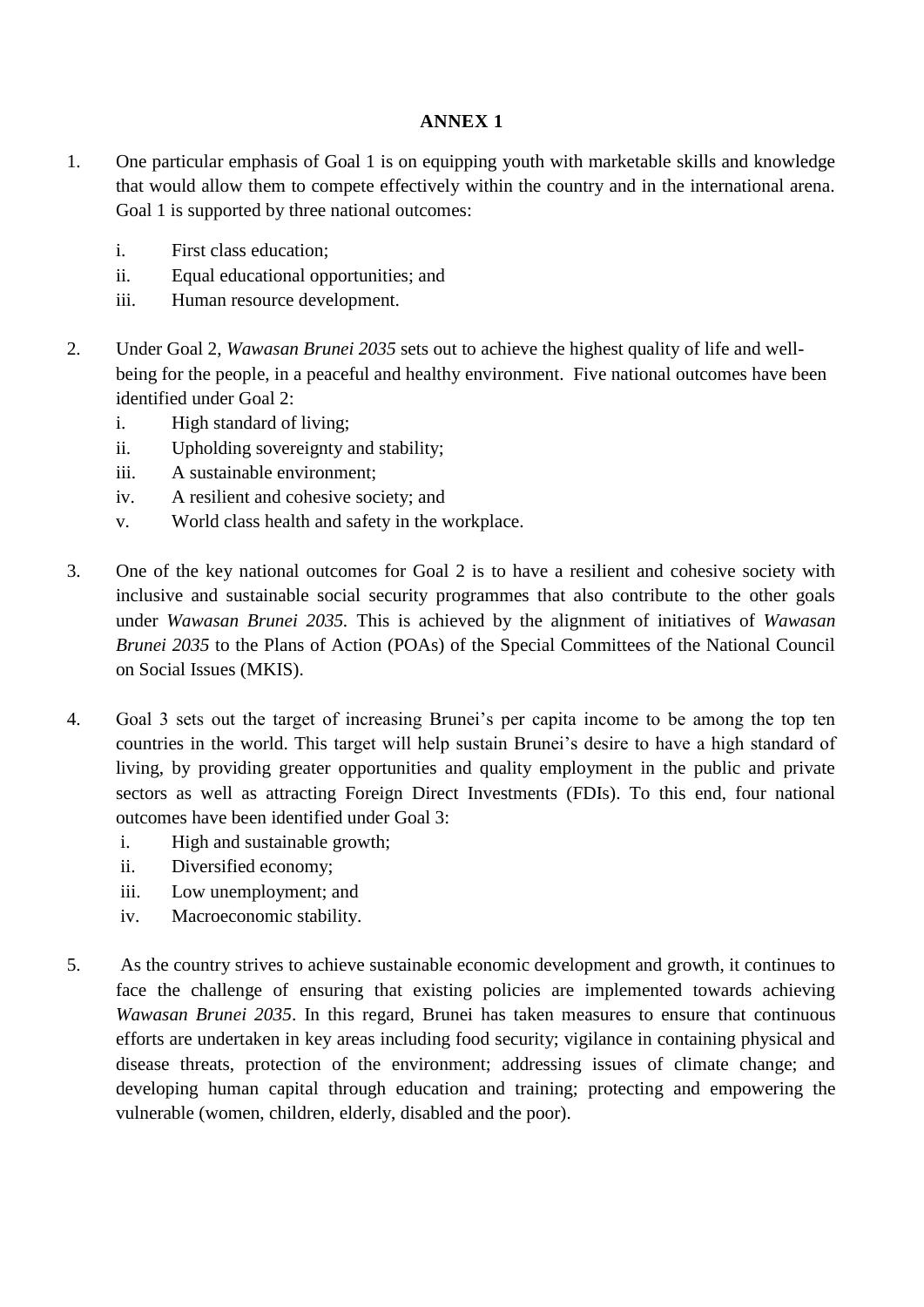## **ANNEX 2**

- 1. The Government has undertaken various initiatives including the establishment of Darussalam Enterprise  $(DARe)^{1}$  to build dynamic and resilient enterprises into drivers of economic growth (SDG8) through the provision of a pro-business ecosystem with necessary infrastructure, reliable support services and effective development programmes.
- 2. Since 2014, the Government has spent billions in various infrastructure projects including housing, schools, hospitals, roads, bridges, industrial sites, government buildings and other amenities. Brunei also continue to benefit from private infrastructure investments which have led to developments such as new commercial and housing complexes. Together with other FDIs, these measures have spurred further infrastructure and economic growth.
- 3. Infrastructure development plays a pivotal role in enhancing the quality of life of the people and the economic growth of the country. In this regard, the Ministry of Development (MOD) in 2018 formulated *The Ministry of Development Policy Framework and Strategic Plan 2018 – 2023* (with a continual revision every 5 years) to ensure inclusive, safe, resilient and sustainable human settlements as underscored in SDG11. The Government has put in place affordable housing development scheme which offers a community based housing in close proximity to school, health, and community centres.
- 4. Strong civic values form the very tenets of the Brunei society inculcated through religious and civic education as well as instilling public awareness. The Islamic principles emphasise on living in moderation and to avoid all forms of wastages, including food and water. It also encourages individual to act responsibly and to help the less fortunate in the society. Brunei society is mindful of activities that have negative impact on the environment and since 2011, has restricted the use of plastic bags at a number of supermarkets with total ban targeted in 2019. These factors will put Brunei on track to achieve SDG12 on responsible consumption and production patterns and SDG13 on combatting climate change.
- 5. Brunei has put in place a number of policy and legislative measures to prevent pollution of the sea and its conservation. Since 2008, the Government has enforced a moratorium on fishing operations in certain zones aimed at restoring marine resources at a sustainable level. It is a legal requirement to notify the authority and obtain a written approval prior to undertaking any prescribed activities under the *Environmental Protection and Management Order (EPMO) 2016* in Brunei such as the conversion of mangrove swamps or peat land for industrial and housing development or agriculture use. 41% of the country has been gazetted as forest reserves and three of which were dedicated for the Queen's Commonwealth Canopy: the Pulau Selirong Forest Recreation Park; the Ulu Temburong; and the Berakas Forest Recreation Park. These are all important measures in line with SDG14 and SDG15.

<sup>&</sup>lt;sup>1</sup> DARe is the national SME body with the main goal is to support local businesses in Brunei.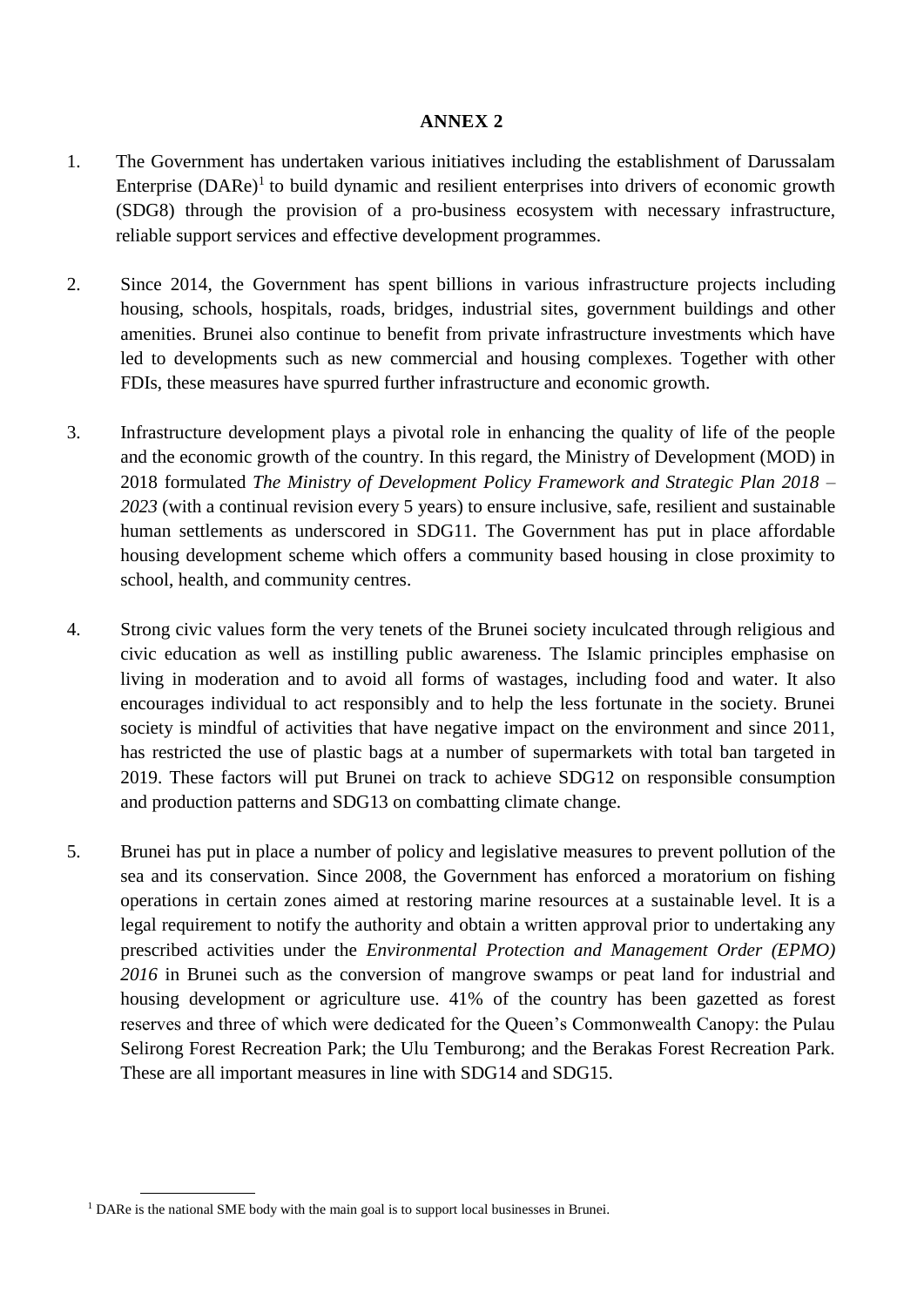- 6. The Government places high importance on good governance, democratic processes and independence of the judiciary. The legal system which is accessible to all is constantly being improved and strengthened. The Legislative Council (LegCo) presents adequate representation of the government and the people. The members of the LegCo are ministers and selected citizens<sup>2</sup> serve as the voice of the people. Village heads are elected to lead, represent and generally look after the welfare of their community. This century old system has worked very well for Brunei stemming from its strong traditional values and close-knit community, where the well-being of their people is a fundamental collective responsibility. The spirit of SDG16 has always been part of the Brunei system of government and is represented in a unique way.
- 7. Brunei advocates strong cooperation between regional and international organisations to strengthen the means of implementation and revitalise the global partnership for sustainable development and its membership in over forty international organisations and bodies is a testimony to that (SDG17).
- 8. On 14 19 May 2017, the Government collaborated with the Commonwealth Secretariat in organising the *Performance Management for an Effective Implementation of the SDGs,* which aims to provide an interactive forum for Brunei government officials and the Pacific Islands to share, explore, and discuss concepts and issues on managing public performance in relation to SDGs.
- 9. The report on *Complementarities between the ASEAN Community Vision 2025 and the UN 2030 Agenda for Sustainable Development: A Framework for Action* launched in 2018 sets a new baseline for all ASEAN Member States to identify ways to achieve the desired goals of both Vision 2025 and Agenda 2030. This regional initiative, through the exchange of best practices and sharing of knowledge between international experts, contributes towards achieving *Wawasan Brunei 2035.*
- 10. Brunei has been active in providing assistance to several LDCs, including Landlocked Developing Countries and Small Island Developing States, which ranges from financial support to reconstruction projects and technical cooperation. Since 1985, Brunei has contributed more than GBP14 million to the *Commonwealth Fund for Technical Cooperation* (CFTC) and actively participated in its activities. The CFTC supports cooperation that draws on the skills and expertise of all its membership to help countries put in place sustainable solutions to key national development challenges. As of 2018, Brunei has successfully organised its 5<sup>th</sup> instalment of the *Brunei Darussalam – Commonwealth Third Country Training Programme* (BDCTCTP). Additionally, since 1995 Brunei has been awarding 582 scholarships to recipients of various countries.
- 11. In 2018, Brunei was ranked by the World Health Organisation (WHO) as having the second least polluted urban air quality hence is among the cleanest in the world. This charts its way

<sup>2</sup> LegCo members are selected based on the following criteria: (i) titled persons; (ii) those who have rendered distinguished public service or those capable of contributing to the deliberations of LegCo; (iii) achieved distinction in the field of religion, management, any profession, business, trade, agriculture, cultural arts or community activities, or who are representatives of particular communities; and (iv) elected district representatives.